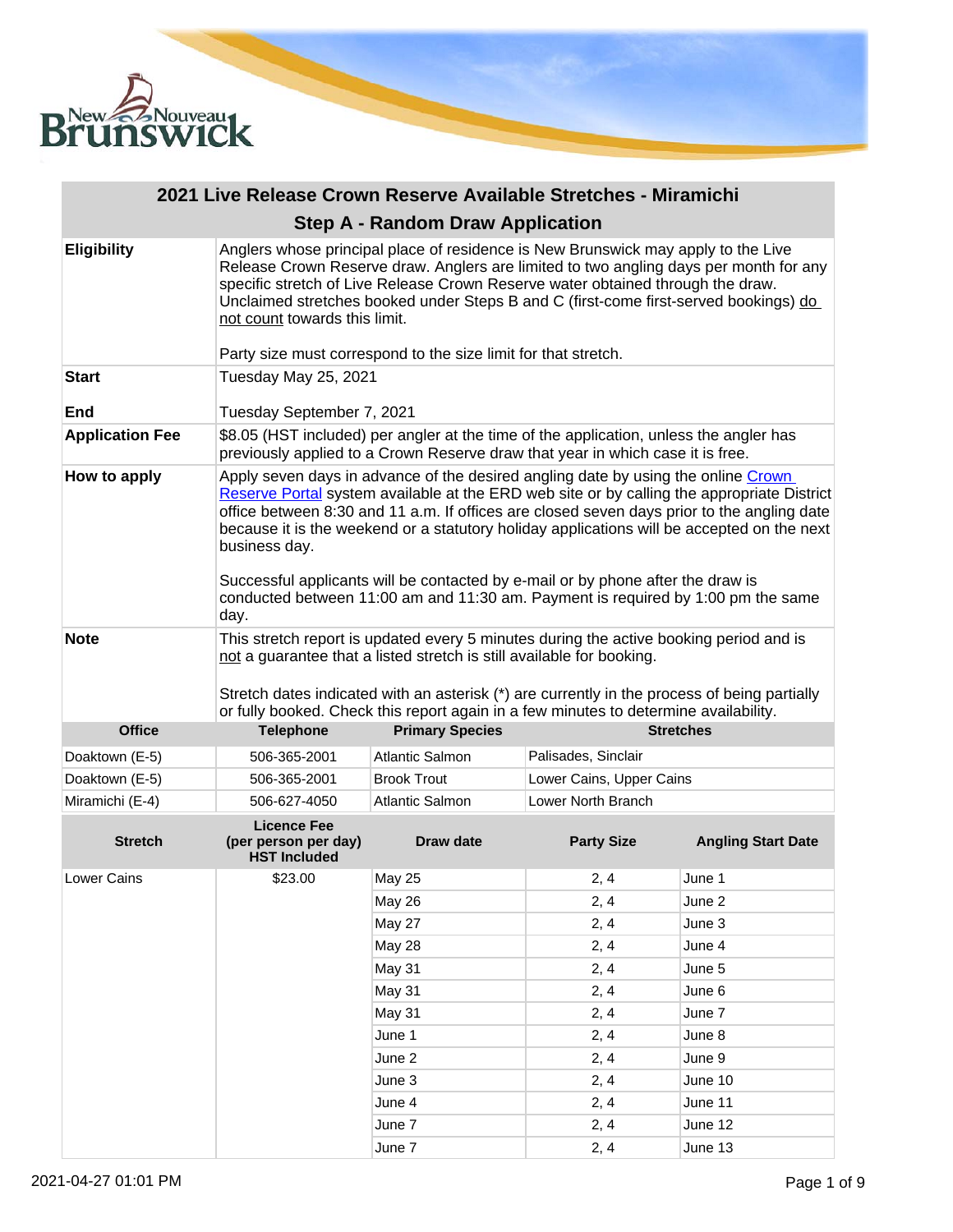| <b>Stretch</b>     | <b>Licence Fee</b><br>(per person per day) | Draw date          | <b>Party Size</b> | <b>Angling Start Date</b> |
|--------------------|--------------------------------------------|--------------------|-------------------|---------------------------|
|                    | <b>HST Included</b>                        |                    |                   |                           |
| <b>Lower Cains</b> | \$23.00                                    | June 7             | 2, 4              | June 14                   |
|                    |                                            | June 8             | 2, 4              | June 15                   |
|                    |                                            | June 9             | 2, 4              | June 16                   |
|                    |                                            | June 10            | 2, 4              | June 17                   |
|                    |                                            | June 11            | 2, 4              | June 18                   |
|                    |                                            | June 14            | 2, 4              | June 19                   |
|                    |                                            | June 14            | 2, 4              | June 20                   |
|                    |                                            | June 14            | 2, 4              | June 21                   |
|                    |                                            | June 15            | 2, 4              | June 22                   |
|                    |                                            | June 16            | 2, 4              | June 23                   |
|                    |                                            | June 17            | 2, 4              | June 24                   |
|                    |                                            | June 18            | 2, 4              | June 25                   |
|                    |                                            | June 21            | 2, 4              | June 26                   |
|                    |                                            | June 21            | 2, 4              | June 27                   |
|                    |                                            | June 21            | 2, 4              | June 28                   |
|                    |                                            | June 22            | 2, 4              | June 29                   |
|                    |                                            | June 23            | 2, 4              | June 30                   |
|                    |                                            | June 24            | 2, 4              | July 1                    |
|                    |                                            | June 25            | 2, 4              | July 2                    |
|                    |                                            | June 28            | 2, 4              | July 3                    |
|                    |                                            | June 28            | 2, 4              | July 4                    |
|                    |                                            | June 28            | 2, 4              | July 5                    |
|                    |                                            | June 29            | 2, 4              | July 6                    |
|                    |                                            | June 30            | 2, 4              | July 7                    |
|                    |                                            | July 2             | 2, 4              | July 8                    |
|                    |                                            | July 2             | 2, 4              | July 9                    |
|                    |                                            | July 5             | 2, 4              | July 10                   |
|                    |                                            | July 5             | 2, 4              | July 11                   |
|                    |                                            | July 5             | 2, 4              | July 12                   |
|                    |                                            | July 6             | 2, 4              | July 13                   |
|                    |                                            | July 7             | 2, 4              | July 14                   |
|                    |                                            | July 8             | 2, 4              | July 15                   |
|                    |                                            | July 9             | 2, 4              | July 16                   |
|                    |                                            | July 12            | 2, 4              | July 17                   |
|                    |                                            | July 12            | 2, 4              | July 18                   |
|                    |                                            | July 12            | 2, 4              | July 19                   |
|                    |                                            | July 13            | 2, 4              | July 20                   |
|                    |                                            | July 14            | 2, 4              | July 21                   |
|                    |                                            | July 15            | 2, 4              | July 22                   |
|                    |                                            | July 16            | 2, 4              | July 23                   |
|                    |                                            | July 19            | 2, 4              | July 24                   |
|                    |                                            | July 19            | 2, 4              | July 25                   |
|                    |                                            | July 19            | 2, 4              | July 26                   |
|                    |                                            | July 20            | 2, 4<br>2, 4      | July 27                   |
|                    |                                            | July 21            |                   | July 28                   |
|                    |                                            | July 22<br>July 23 | 2, 4<br>2, 4      | July 29<br>July 30        |
|                    |                                            | July 26            | 2, 4              | July 31                   |
|                    |                                            |                    |                   |                           |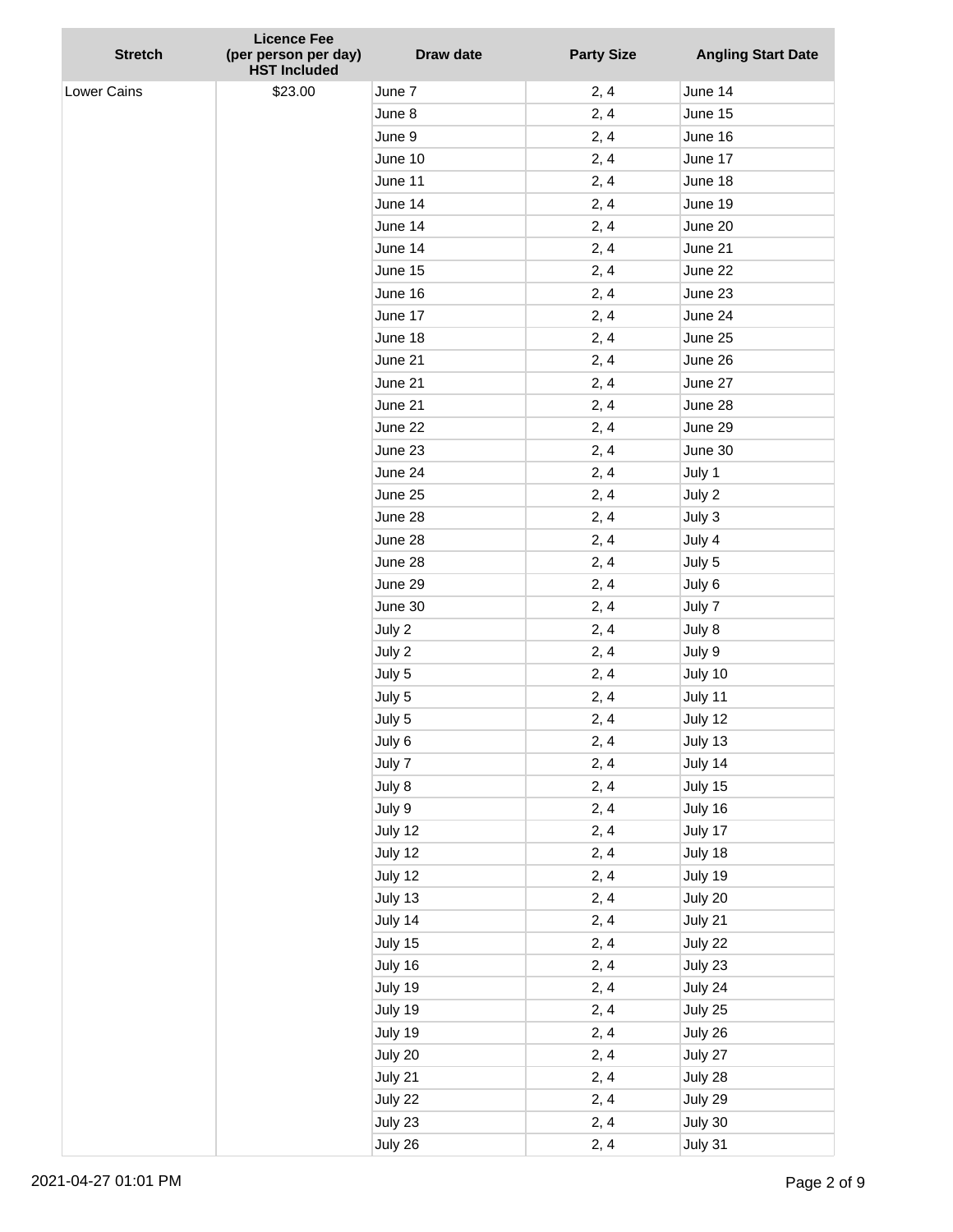|                    | <b>Licence Fee</b>                          |               |                         |                           |
|--------------------|---------------------------------------------|---------------|-------------------------|---------------------------|
| <b>Stretch</b>     | (per person per day)<br><b>HST Included</b> | Draw date     | <b>Party Size</b>       | <b>Angling Start Date</b> |
| <b>Lower Cains</b> | \$23.00                                     | July 26       | 2, 4                    | August 1                  |
|                    |                                             | July 26       | 2, 4                    | August 2                  |
|                    |                                             | July 27       | 2, 4                    | August 3                  |
|                    |                                             | July 28       | 2, 4                    | August 4                  |
|                    |                                             | July 29       | 2, 4                    | August 5                  |
|                    |                                             | July 30       | 2, 4                    | August 6                  |
|                    |                                             | August 3      | 2, 4                    | August 7                  |
|                    |                                             | August 3      | 2, 4                    | August 8                  |
|                    |                                             | August 3      | 2, 4                    | August 9                  |
|                    |                                             | August 3      | 2, 4                    | August 10                 |
|                    |                                             | August 4      | 2, 4                    | August 11                 |
|                    |                                             | August 5      | 2, 4                    | August 12                 |
|                    |                                             | August 6      | 2, 4                    | August 13                 |
|                    |                                             | August 9      | 2, 4                    | August 14                 |
|                    |                                             | August 9      | 2, 4                    | August 15                 |
|                    |                                             | August 9      | 2, 4                    | August 16                 |
|                    |                                             | August 10     | 2, 4                    | August 17                 |
|                    |                                             | August 11     | 2, 4                    | August 18                 |
|                    |                                             | August 12     | 2, 4                    | August 19                 |
|                    |                                             | August 13     | 2, 4                    | August 20                 |
|                    |                                             | August 16     | 2, 4                    | August 21                 |
|                    |                                             | August 16     | 2, 4                    | August 22                 |
|                    |                                             | August 16     | 2, 4                    | August 23                 |
|                    |                                             | August 17     | 2, 4                    | August 24                 |
|                    |                                             | August 18     | 2, 4                    | August 25                 |
|                    |                                             | August 19     | 2, 4                    | August 26                 |
|                    |                                             | August 20     | 2, 4                    | August 27                 |
|                    |                                             | August 23     | 2, 4                    | August 28                 |
|                    |                                             | August 23     | 2, 4                    | August 29                 |
|                    |                                             | August 23     | 2, 4                    | August 30                 |
|                    |                                             | August 24     | 2, 4                    | August 31                 |
| Lower North Branch | \$37.95                                     | <b>May 25</b> | $\overline{\mathbf{4}}$ | June 1                    |
|                    |                                             | <b>May 26</b> | $\overline{\mathbf{4}}$ | June 2                    |
|                    |                                             | May 27        | 4                       | June 3                    |
|                    |                                             | May 28        | 4                       | June 4                    |
|                    |                                             | May 31        | 4                       | June 5                    |
|                    |                                             | <b>May 31</b> | 4                       | June 6                    |
|                    |                                             | May 31        | $\overline{\mathbf{4}}$ | June 7                    |
|                    |                                             | June 1        | 4                       | June 8                    |
|                    |                                             | June 2        | 4                       | June 9                    |
|                    |                                             | June 3        | 4                       | June 10                   |
|                    |                                             | June 4        | 4                       | June 11                   |
|                    |                                             | June 7        | $\overline{\mathbf{4}}$ | June 12                   |
|                    |                                             | June 7        | 4                       | June 13                   |
|                    |                                             | June 7        | 4                       | June 14                   |
|                    |                                             | June 8        | 4                       | June 15                   |
|                    |                                             | June 9        | 4                       | June 16                   |
|                    |                                             | June 10       | $\overline{\mathbf{4}}$ | June 17                   |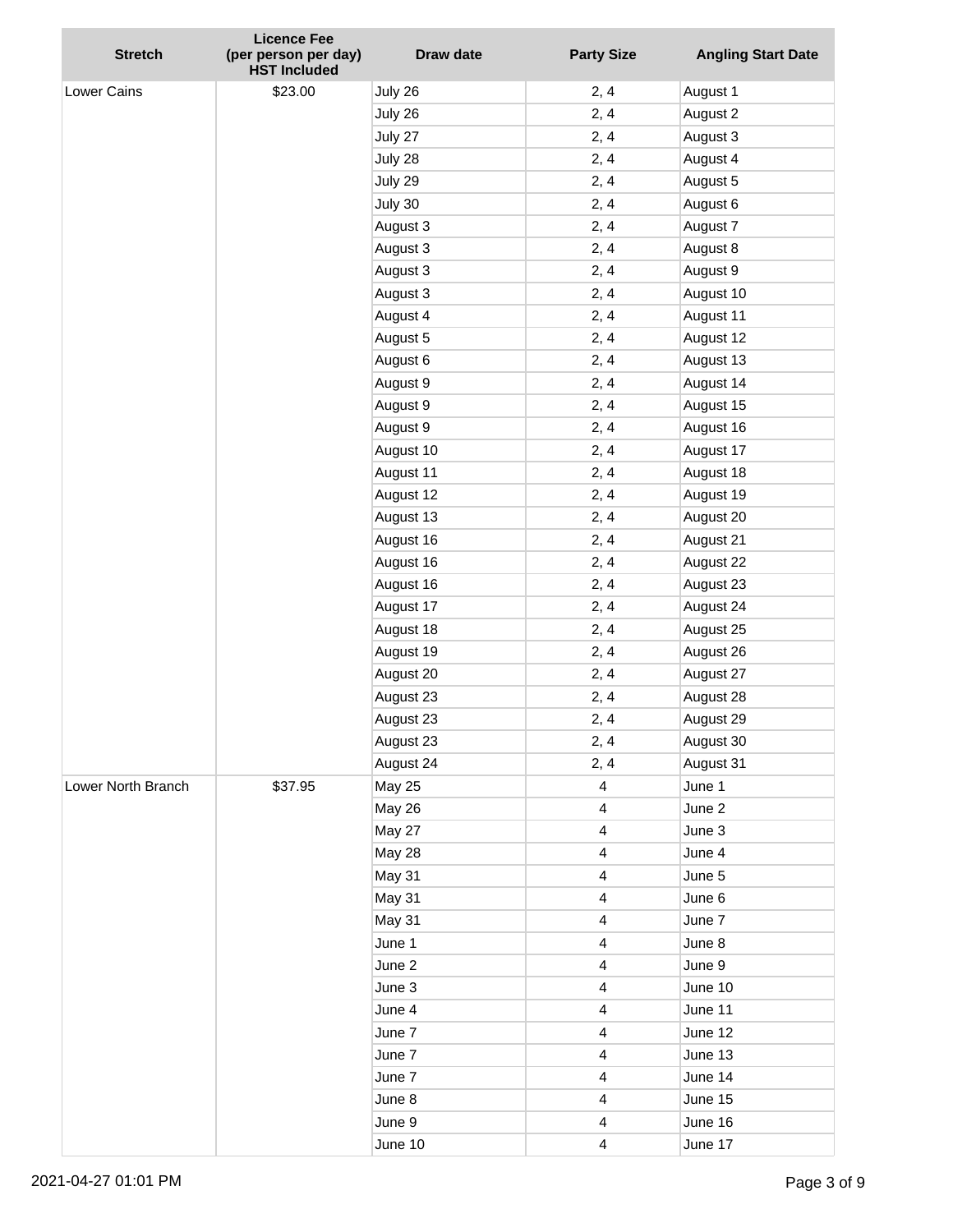| <b>Stretch</b>     | <b>Licence Fee</b><br>(per person per day) | Draw date | <b>Party Size</b>       | <b>Angling Start Date</b> |
|--------------------|--------------------------------------------|-----------|-------------------------|---------------------------|
|                    | <b>HST Included</b>                        |           |                         |                           |
| Lower North Branch | \$37.95                                    | June 11   | $\overline{4}$          | June 18                   |
|                    |                                            | June 14   | $\overline{\mathbf{4}}$ | June 19                   |
|                    |                                            | June 14   | $\overline{4}$          | June 20                   |
|                    |                                            | June 14   | $\overline{\mathbf{4}}$ | June 21                   |
|                    |                                            | June 15   | 4                       | June 22                   |
|                    |                                            | June 16   | $\overline{4}$          | June 23                   |
|                    |                                            | June 17   | 4                       | June 24                   |
|                    |                                            | June 18   | $\overline{4}$          | June 25                   |
|                    |                                            | June 21   | $\overline{4}$          | June 26                   |
|                    |                                            | June 21   | 4                       | June 27                   |
|                    |                                            | June 21   | $\overline{4}$          | June 28                   |
|                    |                                            | June 22   | 4                       | June 29                   |
|                    |                                            | June 23   | $\overline{\mathbf{4}}$ | June 30                   |
|                    |                                            | June 24   | $\overline{4}$          | July 1                    |
|                    |                                            | June 25   | $\overline{4}$          | July 2                    |
|                    |                                            | June 28   | $\overline{4}$          | July 3                    |
|                    |                                            | June 28   | 4                       | July 4                    |
|                    |                                            | June 28   | $\overline{4}$          | July 5                    |
|                    |                                            | June 29   | $\overline{4}$          | July 6                    |
|                    |                                            | June 30   | $\overline{\mathbf{4}}$ | July 7                    |
|                    |                                            | July 2    | $\overline{4}$          | July 8                    |
|                    |                                            | July 2    | 4                       | July 9                    |
|                    |                                            | July 5    | $\overline{4}$          | July 10                   |
|                    |                                            | July 5    | 4                       | July 11                   |
|                    |                                            | July 5    | $\overline{\mathbf{4}}$ | July 12                   |
|                    |                                            | July 6    | $\overline{4}$          | July 13                   |
|                    |                                            | July 7    | 4                       | July 14                   |
|                    |                                            | July 8    | $\overline{4}$          | July 15                   |
|                    |                                            | July 9    | 4                       | July 16                   |
|                    |                                            | July 12   | $\overline{\mathbf{4}}$ | July 17                   |
|                    |                                            | July 12   | $\overline{\mathbf{4}}$ | July 18                   |
|                    |                                            | July 12   | $\overline{4}$          | July 19                   |
|                    |                                            | July 13   | $\overline{\mathbf{4}}$ | July 20                   |
|                    |                                            | July 14   | $\overline{\mathbf{4}}$ | July 21                   |
|                    |                                            | July 15   | $\overline{\mathbf{4}}$ | July 22                   |
|                    |                                            | July 16   | $\overline{\mathbf{4}}$ | July 23                   |
|                    |                                            | July 19   | $\overline{\mathbf{4}}$ | July 24                   |
|                    |                                            | July 19   | $\overline{\mathbf{4}}$ | July 25                   |
|                    |                                            | July 19   | $\overline{4}$          | July 26                   |
|                    |                                            | July 20   | $\overline{4}$          | July 27                   |
|                    |                                            | July 21   | $\overline{\mathbf{4}}$ | July 28                   |
|                    |                                            | July 22   | $\overline{\mathbf{4}}$ | July 29                   |
|                    |                                            | July 23   | $\overline{\mathbf{4}}$ | July 30                   |
|                    |                                            | July 26   | $\overline{4}$          | July 31                   |
|                    |                                            | July 26   | $\overline{4}$          | August 1                  |
|                    |                                            | July 26   | $\overline{\mathbf{4}}$ | August 2                  |
|                    |                                            | July 27   | $\overline{4}$          | August 3                  |
|                    |                                            | July 28   | $\overline{\mathbf{4}}$ | August 4                  |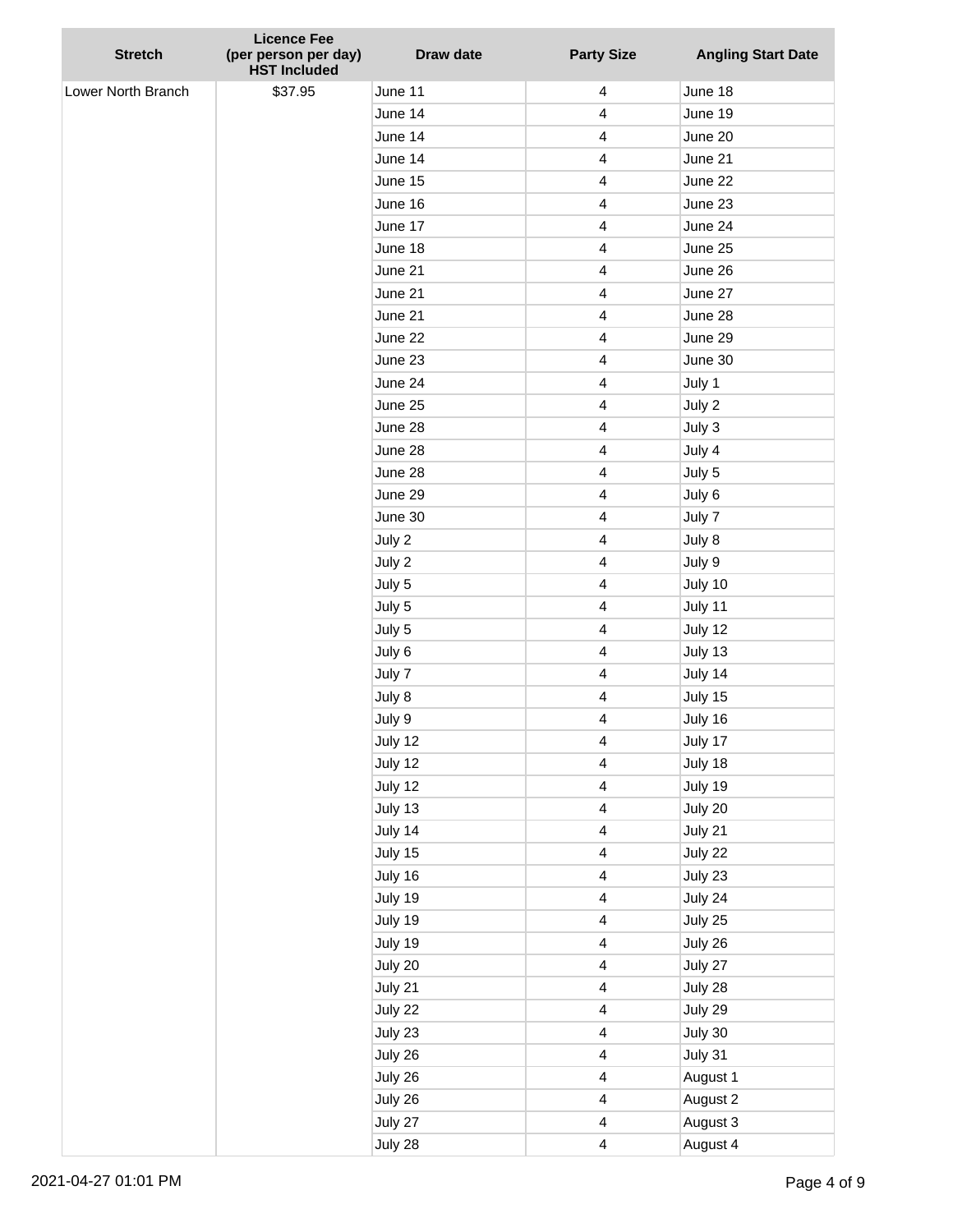|                    | <b>Licence Fee</b>                          |             |                         |                           |
|--------------------|---------------------------------------------|-------------|-------------------------|---------------------------|
| <b>Stretch</b>     | (per person per day)<br><b>HST Included</b> | Draw date   | <b>Party Size</b>       | <b>Angling Start Date</b> |
| Lower North Branch | \$37.95                                     | July 29     | 4                       | August 5                  |
|                    |                                             | July 30     | 4                       | August 6                  |
|                    |                                             | August 3    | $\overline{4}$          | August 7                  |
|                    |                                             | August 3    | 4                       | August 8                  |
|                    |                                             | August 3    | 4                       | August 9                  |
|                    |                                             | August 3    | $\overline{4}$          | August 10                 |
|                    |                                             | August 4    | 4                       | August 11                 |
|                    |                                             | August 5    | $\overline{4}$          | August 12                 |
|                    |                                             | August 6    | 4                       | August 13                 |
|                    |                                             | August 9    | 4                       | August 14                 |
|                    |                                             | August 9    | 4                       | August 15                 |
|                    |                                             | August 9    | 4                       | August 16                 |
|                    |                                             | August 10   | $\overline{\mathbf{4}}$ | August 17                 |
|                    |                                             | August 11   | 4                       | August 18                 |
|                    |                                             | August 12   | 4                       | August 19                 |
|                    |                                             | August 13   | $\overline{4}$          | August 20                 |
|                    |                                             | August 16   | 4                       | August 21                 |
|                    |                                             | August 16   | $\overline{4}$          | August 22                 |
|                    |                                             | August 16   | 4                       | August 23                 |
|                    |                                             | August 17   | 4                       | August 24                 |
|                    |                                             | August 18   | $\overline{4}$          | August 25                 |
|                    |                                             | August 19   | 4                       | August 26                 |
|                    |                                             | August 20   | $\overline{\mathbf{4}}$ | August 27                 |
|                    |                                             | August 23   | 4                       | August 28                 |
|                    |                                             | August 23   | 4                       | August 29                 |
|                    |                                             | August 23   | 4                       | August 30                 |
|                    |                                             | August 24   | 4                       | August 31                 |
|                    | \$25.30                                     | August 25   | 4                       | September 1               |
|                    |                                             | August 26   | 4                       | September 2               |
|                    |                                             | August 27   | 4                       | September 3               |
|                    |                                             | August 30   | 4                       | September 4               |
|                    |                                             | August 30   | 4                       | September 5               |
|                    |                                             | August 30   | 4                       | September 6               |
|                    |                                             | August 31   | 4                       | September 7               |
|                    |                                             | September 1 | 4                       | September 8               |
|                    |                                             | September 2 | 4                       | September 9               |
|                    |                                             | September 3 | 4                       | September 10              |
|                    |                                             | September 7 | $\overline{\mathbf{4}}$ | September 11              |
|                    |                                             | September 7 | 4                       | September 12              |
|                    |                                             | September 7 | 4                       | September 13              |
|                    |                                             | September 7 | 4                       | September 14              |
| Palisades          | \$37.95                                     | June 24     | 4                       | July 1                    |
|                    |                                             | June 28     | $\overline{\mathbf{4}}$ | July 3                    |
|                    |                                             | June 28     | 4                       | July 5                    |
|                    |                                             | June 30     | 4                       | July 7                    |
|                    |                                             | July 2      | 4                       | July 9                    |
|                    |                                             | July 5      | 4                       | July 11                   |
|                    |                                             | July 6      | $\overline{\mathbf{4}}$ | July 13                   |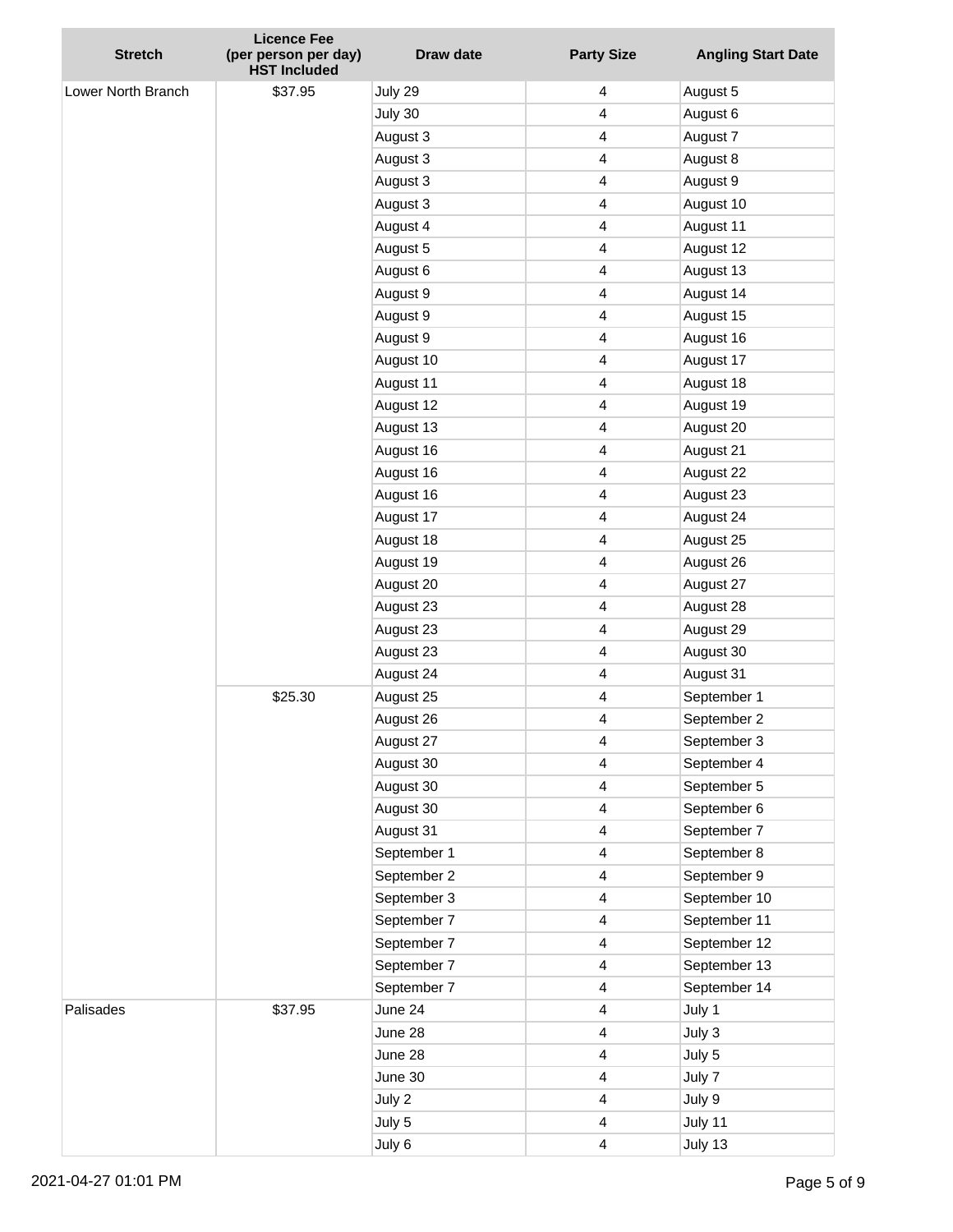| <b>Stretch</b> | <b>Licence Fee</b><br>(per person per day) | Draw date   | <b>Party Size</b>       | <b>Angling Start Date</b> |
|----------------|--------------------------------------------|-------------|-------------------------|---------------------------|
|                | <b>HST Included</b>                        |             |                         |                           |
| Palisades      | \$37.95                                    | July 8      | 4                       | July 15                   |
|                |                                            | July 12     | 4                       | July 17                   |
|                |                                            | July 12     | $\overline{4}$          | July 19                   |
|                |                                            | July 14     | 4                       | July 21                   |
|                |                                            | July 16     | 4                       | July 23                   |
|                |                                            | July 19     | 4                       | July 25                   |
|                |                                            | July 20     | 4                       | July 27                   |
|                |                                            | July 22     | $\overline{4}$          | July 29                   |
|                |                                            | July 26     | 4                       | July 31                   |
|                |                                            | July 26     | 4                       | August 2                  |
|                |                                            | July 28     | 4                       | August 4                  |
|                |                                            | July 30     | 4                       | August 6                  |
|                |                                            | August 3    | $\overline{4}$          | August 8                  |
|                |                                            | August 3    | 4                       | August 10                 |
|                |                                            | August 5    | 4                       | August 12                 |
|                |                                            | August 9    | $\overline{4}$          | August 14                 |
|                |                                            | August 9    | 4                       | August 16                 |
|                |                                            | August 11   | $\overline{\mathbf{4}}$ | August 18                 |
|                |                                            | August 13   | 4                       | August 20                 |
|                |                                            | August 16   | 4                       | August 22                 |
|                |                                            | August 17   | 4                       | August 24                 |
|                |                                            | August 19   | 4                       | August 26                 |
|                |                                            | August 23   | $\overline{\mathbf{4}}$ | August 28                 |
|                |                                            | August 23   | 4                       | August 30                 |
|                | \$25.30                                    | August 25   | 4                       | September 1               |
|                |                                            | August 27   | $\overline{4}$          | September 3               |
|                |                                            | August 30   | 4                       | September 5               |
|                |                                            | August 31   | $\overline{4}$          | September 7               |
|                |                                            | September 2 | 4                       | September 9               |
|                |                                            | September 7 | 4                       | September 11              |
|                |                                            | September 7 | 4                       | September 13              |
| Sinclair       | \$37.95                                    | June 24     | 4                       | July 1                    |
|                |                                            | June 28     | $\overline{\mathbf{4}}$ | July 3                    |
|                |                                            | June 28     | 4                       | July 5                    |
|                |                                            | June 30     | 4                       | July 7                    |
|                |                                            | July 2      | 4                       | July 9                    |
|                |                                            | July 5      | 4                       | July 11                   |
|                |                                            | July 6      | $\overline{\mathbf{4}}$ | July 13                   |
|                |                                            | July 8      | $\overline{4}$          | July 15                   |
|                |                                            | July 12     | 4                       | July 17                   |
|                |                                            | July 12     | 4                       | July 19                   |
|                |                                            | July 14     | 4                       | July 21                   |
|                |                                            | July 16     | $\overline{\mathbf{4}}$ | July 23                   |
|                |                                            | July 19     | $\overline{4}$          | July 25                   |
|                |                                            | July 20     | 4                       | July 27                   |
|                |                                            | July 22     | 4                       | July 29                   |
|                |                                            | July 26     | 4                       | July 31                   |
|                |                                            | July 26     | $\overline{\mathbf{4}}$ | August 2                  |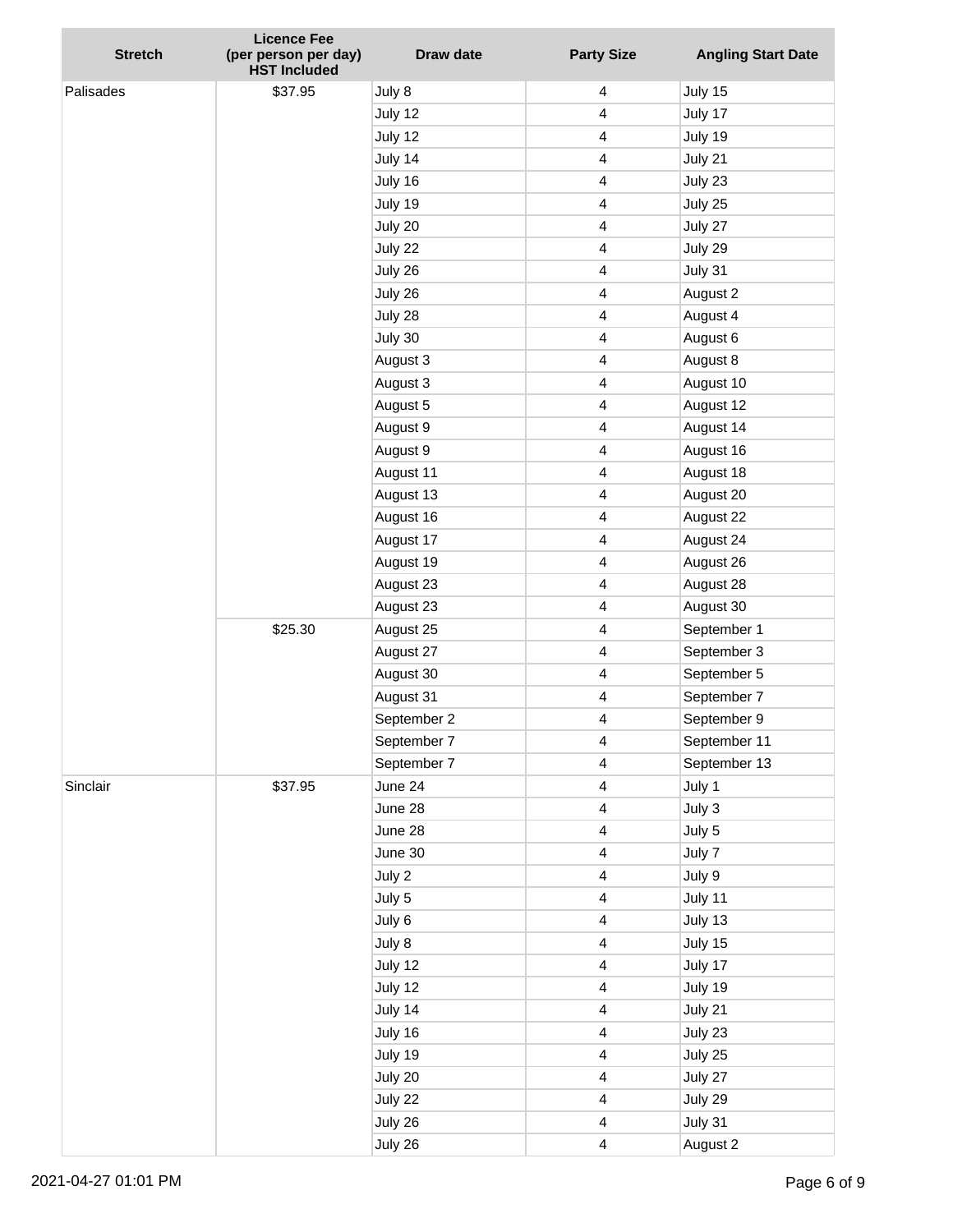| <b>Stretch</b>     | <b>Licence Fee</b><br>(per person per day)<br><b>HST Included</b> | Draw date     | <b>Party Size</b>       | <b>Angling Start Date</b> |
|--------------------|-------------------------------------------------------------------|---------------|-------------------------|---------------------------|
| Sinclair           | \$37.95                                                           | July 28       | 4                       | August 4                  |
|                    |                                                                   | July 30       | 4                       | August 6                  |
|                    |                                                                   | August 3      | $\overline{\mathbf{4}}$ | August 8                  |
|                    |                                                                   | August 3      | 4                       | August 10                 |
|                    |                                                                   | August 5      | 4                       | August 12                 |
|                    |                                                                   | August 9      | $\overline{4}$          | August 14                 |
|                    |                                                                   | August 9      | 4                       | August 16                 |
|                    |                                                                   | August 11     | 4                       | August 18                 |
|                    |                                                                   | August 13     | 4                       | August 20                 |
|                    |                                                                   | August 16     | 4                       | August 22                 |
|                    |                                                                   | August 17     | $\overline{4}$          | August 24                 |
|                    |                                                                   | August 19     | 4                       | August 26                 |
|                    |                                                                   | August 23     | 4                       | August 28                 |
|                    |                                                                   | August 23     | 4                       | August 30                 |
|                    | \$25.30                                                           | August 25     | 4                       | September 1               |
|                    |                                                                   | August 27     | $\overline{4}$          | September 3               |
|                    |                                                                   | August 30     | 4                       | September 5               |
|                    |                                                                   | August 31     | 4                       | September 7               |
|                    |                                                                   | September 2   | 4                       | September 9               |
|                    |                                                                   | September 7   | 4                       | September 11              |
|                    |                                                                   | September 7   | $\overline{\mathbf{4}}$ | September 13              |
| <b>Upper Cains</b> | \$23.00                                                           | <b>May 25</b> | 2, 4                    | June 1                    |
|                    |                                                                   | May 26        | 2, 4                    | June 2                    |
|                    |                                                                   | May 27        | 2, 4                    | June 3                    |
|                    |                                                                   | May 28        | 2, 4                    | June 4                    |
|                    |                                                                   | May 31        | 2, 4                    | June 5                    |
|                    |                                                                   | May 31        | 2, 4                    | June 6                    |
|                    |                                                                   | May 31        | 2, 4                    | June 7                    |
|                    |                                                                   | June 1        | 2, 4                    | June 8                    |
|                    |                                                                   | June 2        | 2, 4                    | June 9                    |
|                    |                                                                   | June 3        | 2, 4                    | June 10                   |
|                    |                                                                   | June 4        | 2, 4                    | June 11                   |
|                    |                                                                   | June 7        | 2, 4                    | June 12                   |
|                    |                                                                   | June 7        | 2, 4                    | June 13                   |
|                    |                                                                   | June 7        | 2, 4                    | June 14                   |
|                    |                                                                   | June 8        | 2, 4                    | June 15                   |
|                    |                                                                   | June 9        | 2, 4                    | June 16                   |
|                    |                                                                   | June 10       | 2, 4                    | June 17                   |
|                    |                                                                   | June 11       | 2, 4                    | June 18                   |
|                    |                                                                   | June 14       | 2, 4                    | June 19                   |
|                    |                                                                   | June 14       | 2, 4                    | June 20                   |
|                    |                                                                   | June 14       | 2, 4                    | June 21                   |
|                    |                                                                   | June 15       | 2, 4                    | June 22                   |
|                    |                                                                   | June 16       | 2, 4                    | June 23                   |
|                    |                                                                   | June 17       | 2, 4                    | June 24                   |
|                    |                                                                   | June 18       | 2, 4                    | June 25                   |
|                    |                                                                   | June 21       | 2, 4                    | June 26                   |
|                    |                                                                   | June 21       | 2, 4                    | June 27                   |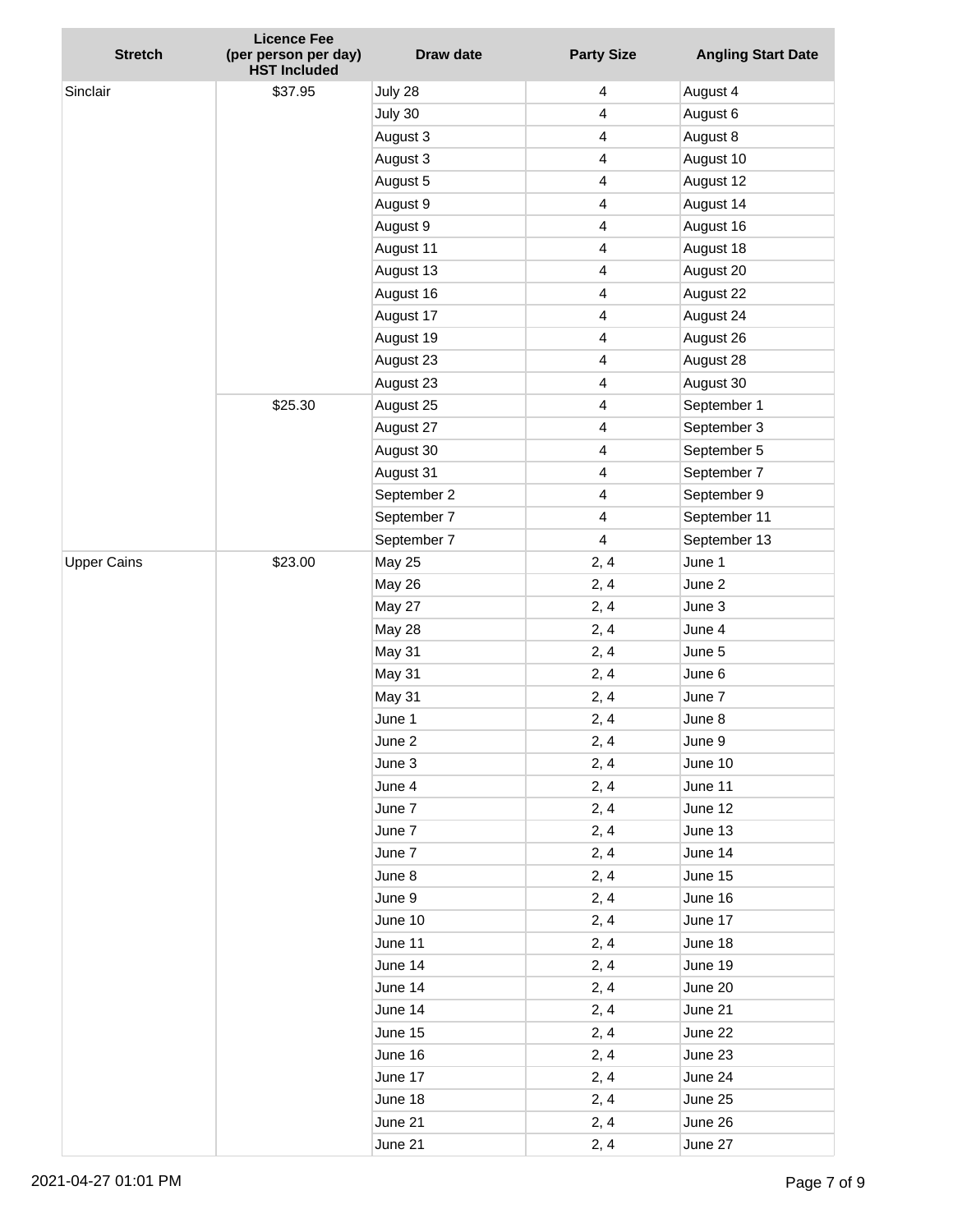| <b>Stretch</b>     | <b>Licence Fee</b><br>(per person per day) | Draw date          | <b>Party Size</b> | <b>Angling Start Date</b> |
|--------------------|--------------------------------------------|--------------------|-------------------|---------------------------|
| <b>Upper Cains</b> | <b>HST Included</b><br>\$23.00             | June 21            |                   | June 28                   |
|                    |                                            | June 22            | 2, 4<br>2, 4      | June 29                   |
|                    |                                            | June 23            | 2, 4              | June 30                   |
|                    |                                            | June 24            | 2, 4              | July 1                    |
|                    |                                            | June 25            | 2, 4              | July 2                    |
|                    |                                            | June 28            | 2, 4              | July 3                    |
|                    |                                            | June 28            | 2, 4              | July 4                    |
|                    |                                            | June 28            | 2, 4              | July 5                    |
|                    |                                            | June 29            | 2, 4              | July 6                    |
|                    |                                            | June 30            | 2, 4              | July 7                    |
|                    |                                            | July 2             | 2, 4              | July 8                    |
|                    |                                            | July 2             | 2, 4              | July 9                    |
|                    |                                            | July 5             | 2, 4              | July 10                   |
|                    |                                            | July 5             | 2, 4              | July 11                   |
|                    |                                            | July 5             | 2, 4              | July 12                   |
|                    |                                            |                    |                   | July 13                   |
|                    |                                            | July 6<br>July 7   | 2, 4              |                           |
|                    |                                            |                    | 2, 4<br>2, 4      | July 14                   |
|                    |                                            | July 8             |                   | July 15                   |
|                    |                                            | July 9             | 2, 4<br>2, 4      | July 16<br>July 17        |
|                    |                                            | July 12            |                   |                           |
|                    |                                            | July 12            | 2, 4              | July 18                   |
|                    |                                            | July 12<br>July 13 | 2, 4<br>2, 4      | July 19<br>July 20        |
|                    |                                            | July 14            |                   |                           |
|                    |                                            |                    | 2, 4<br>2, 4      | July 21<br>July 22        |
|                    |                                            | July 15            |                   |                           |
|                    |                                            | July 16            | 2, 4              | July 23                   |
|                    |                                            | July 19            | 2, 4              | July 24                   |
|                    |                                            | July 19<br>July 19 | 2, 4              | July 25<br>July 26        |
|                    |                                            |                    | 2, 4              |                           |
|                    |                                            | July 20            | 2, 4              | July 27                   |
|                    |                                            | July 21<br>July 22 | 2, 4              | July 28                   |
|                    |                                            |                    | 2, 4              | July 29                   |
|                    |                                            | July 23            | 2, 4              | July 30                   |
|                    |                                            | July 26            | 2, 4              | July 31                   |
|                    |                                            | July 26            | 2, 4              | August 1                  |
|                    |                                            | July 26            | 2, 4              | August 2                  |
|                    |                                            | July 27            | 2, 4              | August 3<br>August 4      |
|                    |                                            | July 28            | 2, 4              |                           |
|                    |                                            | July 29            | 2, 4              | August 5                  |
|                    |                                            | July 30            | 2, 4              | August 6                  |
|                    |                                            | August 3           | 2, 4              | August 7                  |
|                    |                                            | August 3           | 2, 4              | August 8                  |
|                    |                                            | August 3           | 2, 4              | August 9                  |
|                    |                                            | August 3           | 2, 4              | August 10                 |
|                    |                                            | August 4           | 2, 4              | August 11                 |
|                    |                                            | August 5           | 2, 4              | August 12                 |
|                    |                                            | August 6           | 2, 4              | August 13                 |
|                    |                                            | August 9           | 2, 4              | August 14                 |